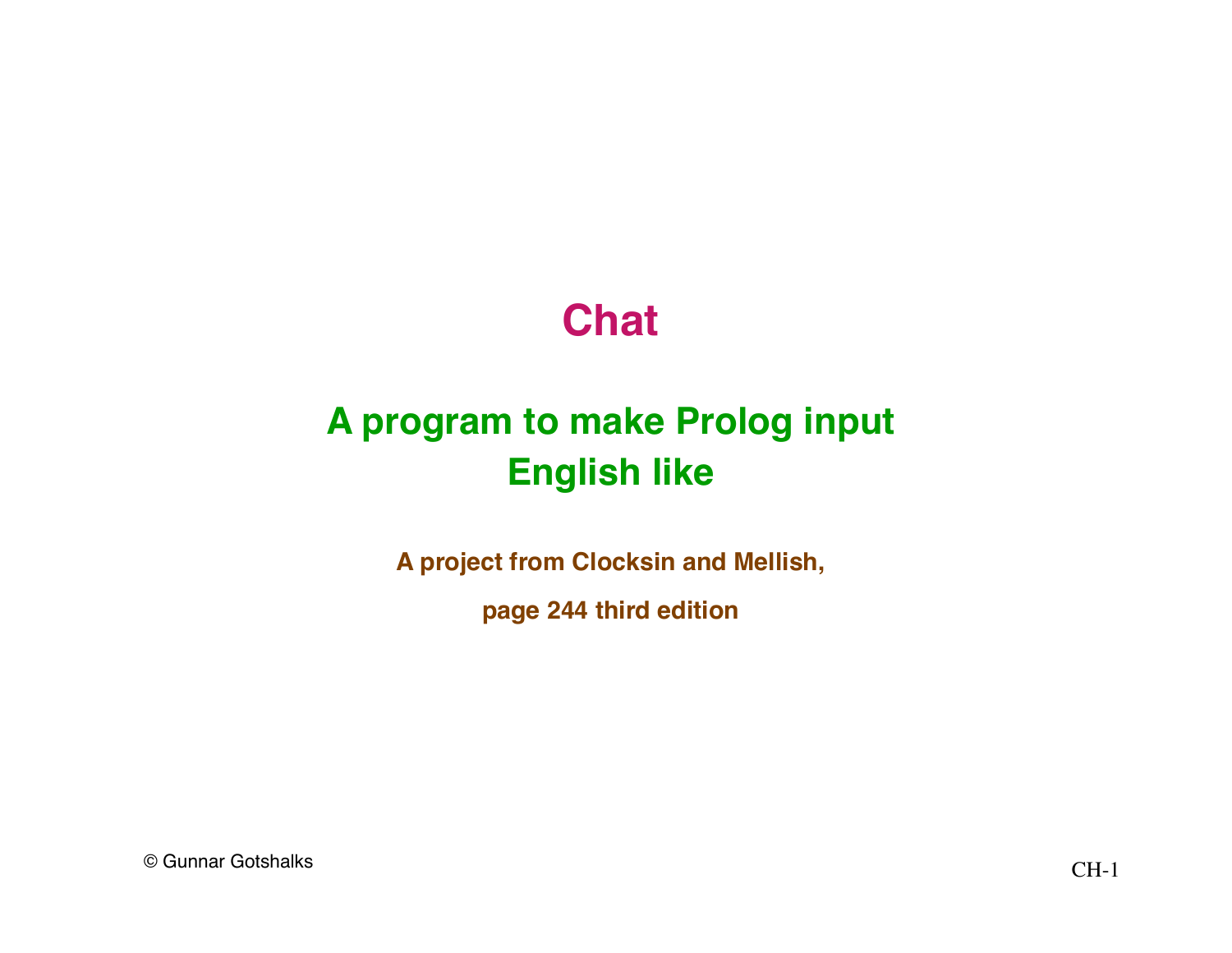#### **The main predicate– chat**

- ◊ The rule repeats itself until the user enters exactly "**Stop.**" **chat :- repeat ,**
	- > **Get a sentence from the user**

```
 readLine ( Sentence ) ,
```
> **Obtain the semantic form, Clause, from the external form, Sentence.**

 **parse ( Clause , Sentence , \_ ) ,**

> **Determine the appropriate response.**

 **respondTo ( Clause ) ,**

> **chat succeeds when the semantic form is stop Clause = stop .**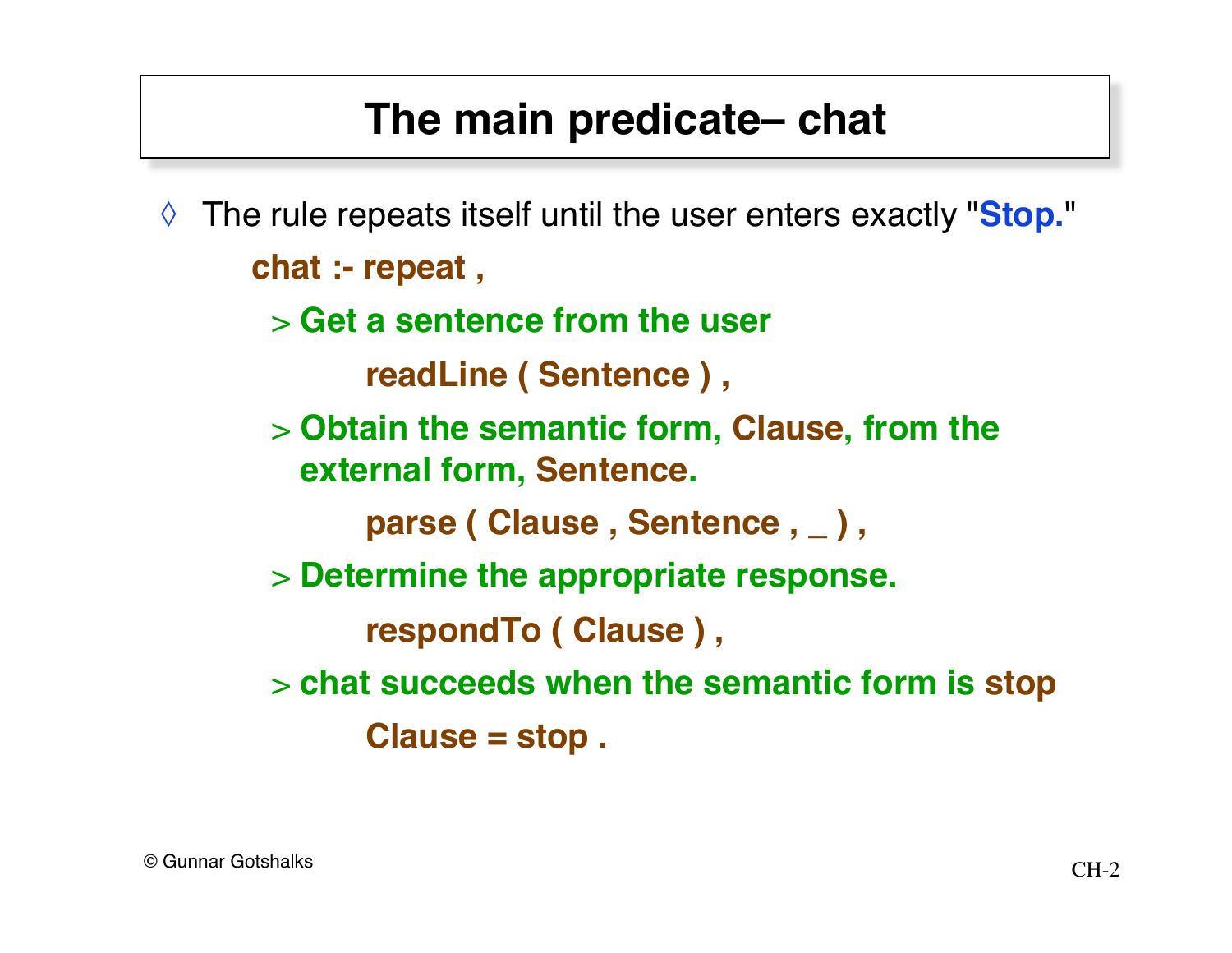### **readLine ( Sentence )**

- $\Diamond$  Read a sentence as a list of words, where each word is the list of characters in ASCII numeric code.
- $\Diamond$  Split off the periods, question marks and apostrophes
- $\Diamond$  Create the corresponding list of atoms **readLine ( Sentence ) :- readCharLists ( Words ) , morphs ( Words , Sentence) , ! .**
- ◊ User types **John is a person.**
- ◊ Words ==> **[ [ 74, 111, 104, 110 ], [ 105, 115 ], [ 97 ], [ 112, 101, 114, 115, 111, 110, 46 ] ]**
- ◊ Sentence ==> **[ John , is , a , person , . ]**

> **John is a constant not a variable**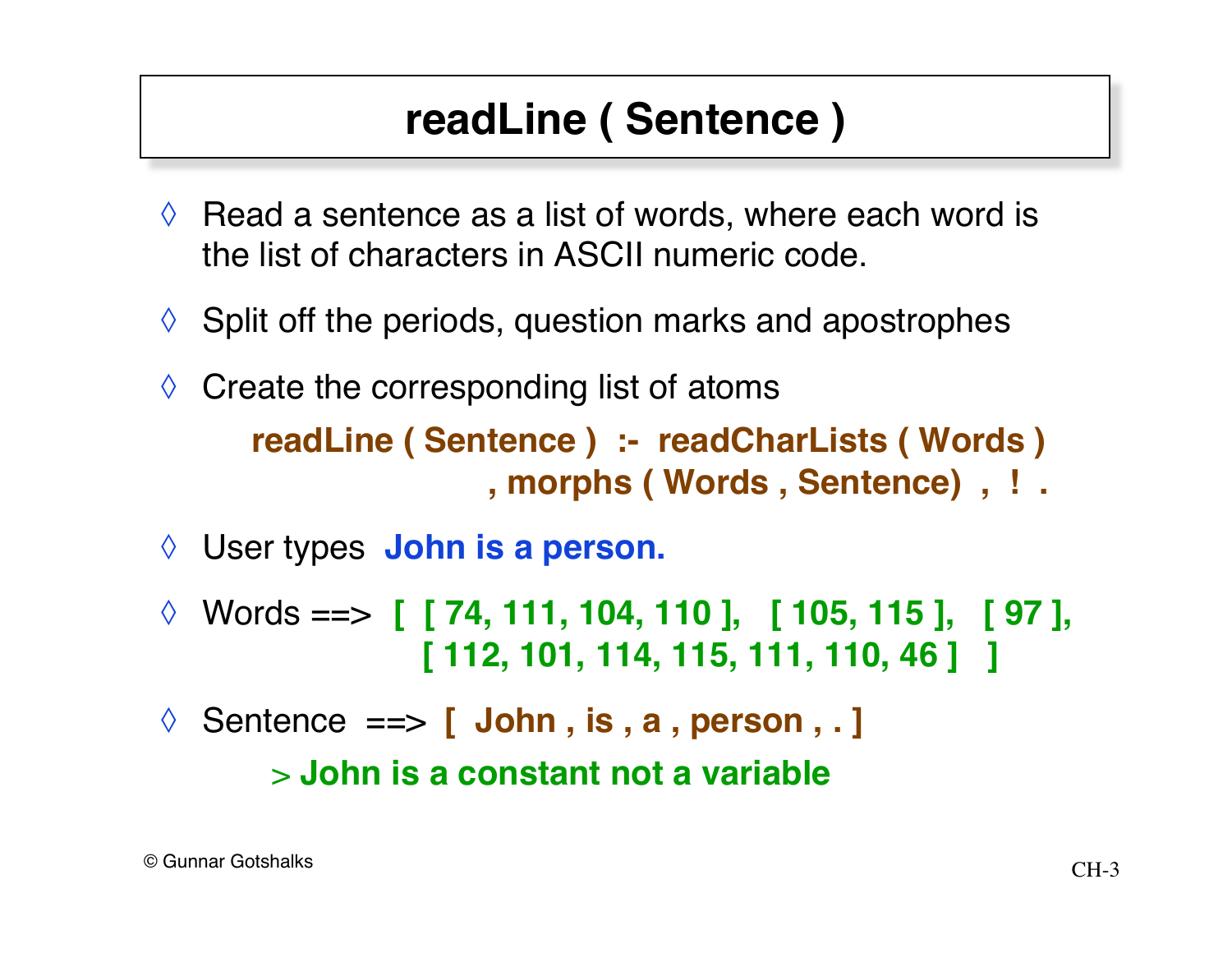### **readCharLists ( Words )**

 $\Diamond$  Read in a list of words from the keyboard and convert each word to a list of character lists

```
readCharLists ( [ Word | MoreWords ] ) :-
```
> **Read a word**

 **readWord ( Word , TerminatingChar ) ,**

> **end of line (ASCII 10 is newLIne) signals the end of the list of words**

 **( (TerminatingChar = 10 ) , MoreWords = [ ]**

 **; readCharLists ( MoreWords ) ).**

◊ MoreWords is a hole

> **see parts assembly example**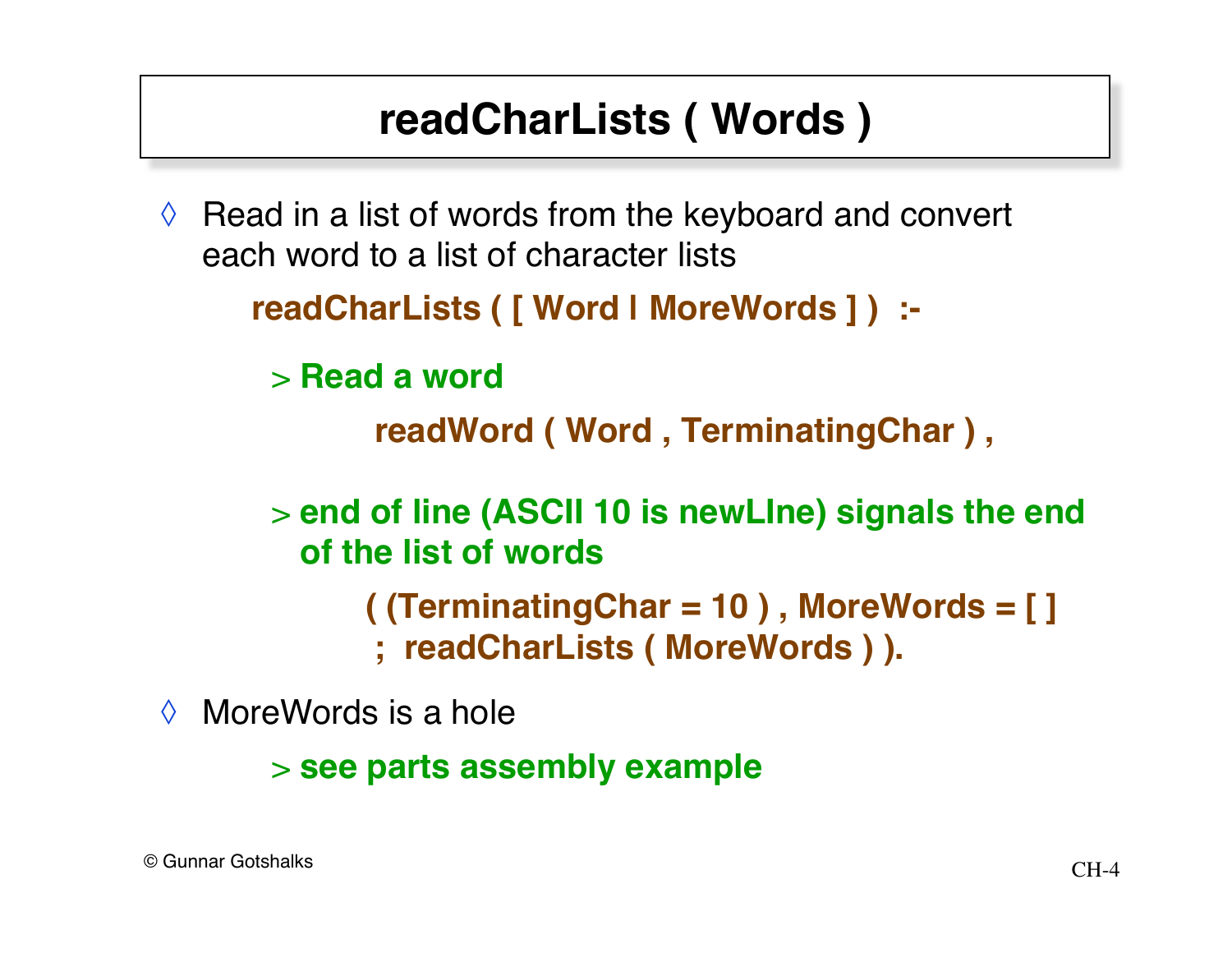### **readWord( Word, CharList )**

 $\Diamond$  Read in a word from the keyboard **readWord ( Word , TerminatingChar ) :- get0 ( C ) ,**

> > **Check for end of line or space character ( ( C = 10 ; C = 32 )**

> **Handle eol and space character cases TerminatingChar = C , Word = [ ]**

> **Character in a word, get the rest of the word ; readWord ( RestOfWord , TerminatingChar ) , Word = [ C | RestOfWord ] ) .**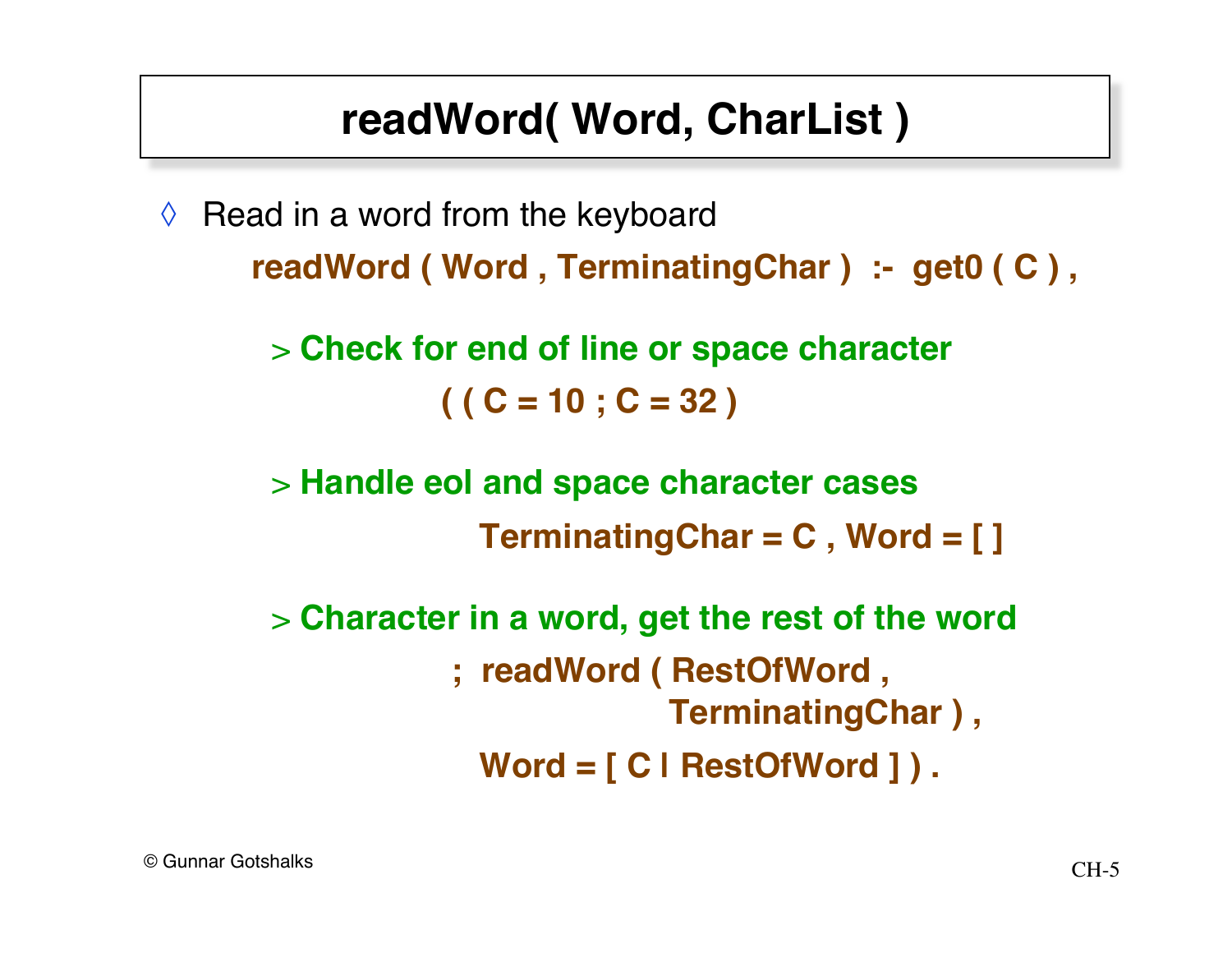### **Morphs ( WordList , AtomList )**

◊ Convert list of words (as character lists from readCharLists, for example) to list of atoms, applying morphological rules to split off punctuation and the possessive " 's ".

> **morphs ( [ ] , [ ] ). morphs ( [ Word | RestOfWords ] , Atoms ) : morph ( Word , Atom ) , morphs ( RestOfWords , RestOfAtoms ) , append ( Atom , RestOfAtoms , Atoms ) .**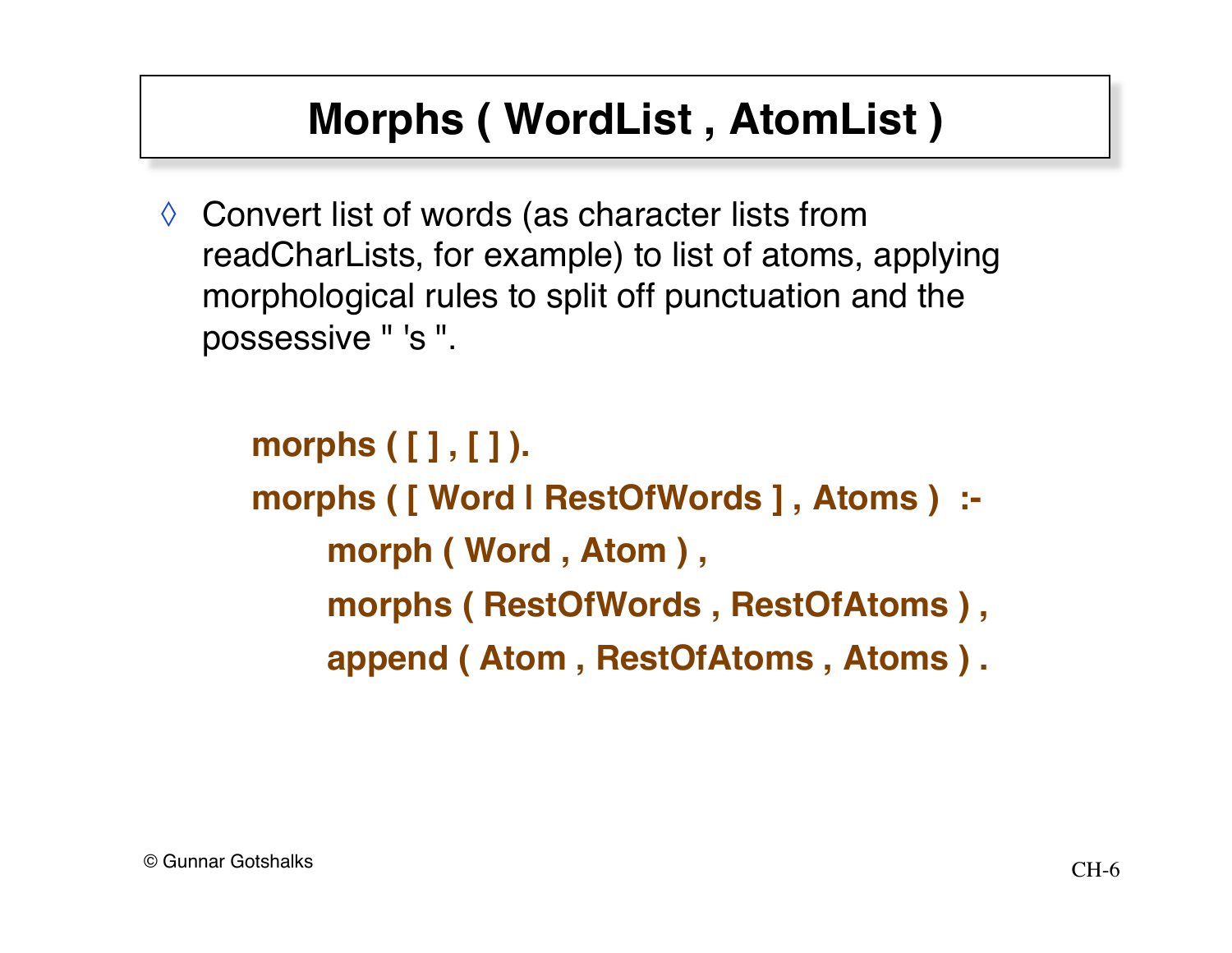## **morph ( Word , ItsAtoms )**

- $\Diamond$  Convert one word, as a list of characters, to its corresponding atoms.
	- > **More than one atom occurs when punctuation is split off, as punctuation is treated as an atom separately from a word.**

**morph ( [ ] , [ ] ) .**

- **morph ( Word , ItsAtoms ) :-**
	- > **Use the available rules for morphing a word to a list of component character lists**
		- **morphrules ( Word , WordComponents ) ,**
	- > **Convert each list of character codes to its corresponding atom**

 **maplist ( name , ItsAtoms , WordComponents ) .**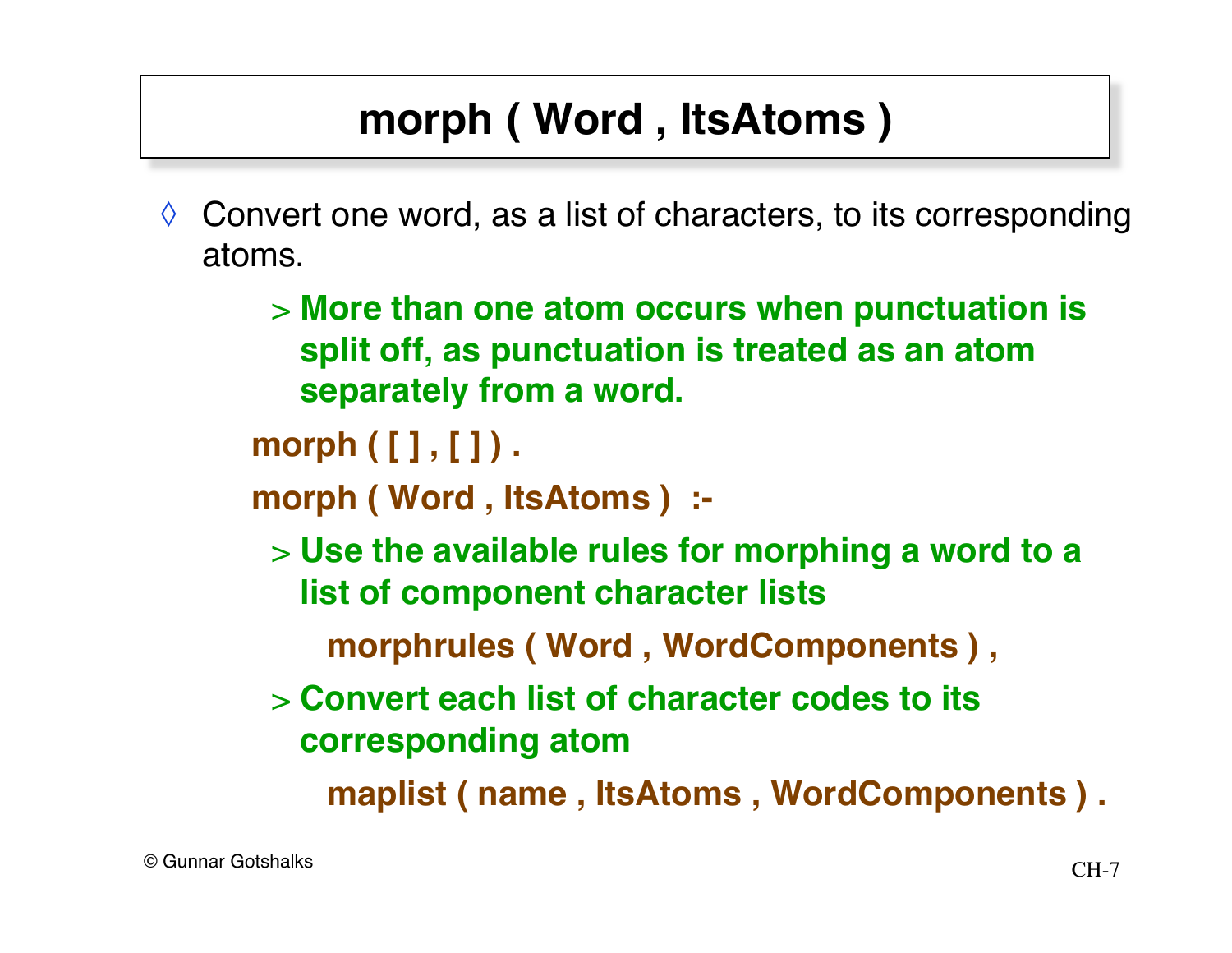### **morphrules ( CharList , ComponentLists )**

◊ ComponentLists is a sequence of sublists of CharList determined by the **splitOff** rules

```
morphrules ( CharList , ComponentLists ) :-
```
> **Do any split off rules apply? ( append ( X , Y , CharList ) , splitOff ( Y ) , ComponentLists = [ X , Y ] )**

- > **Nothing to split off so only one sublist**
	- **; ComponentLists = [ CharList ] .**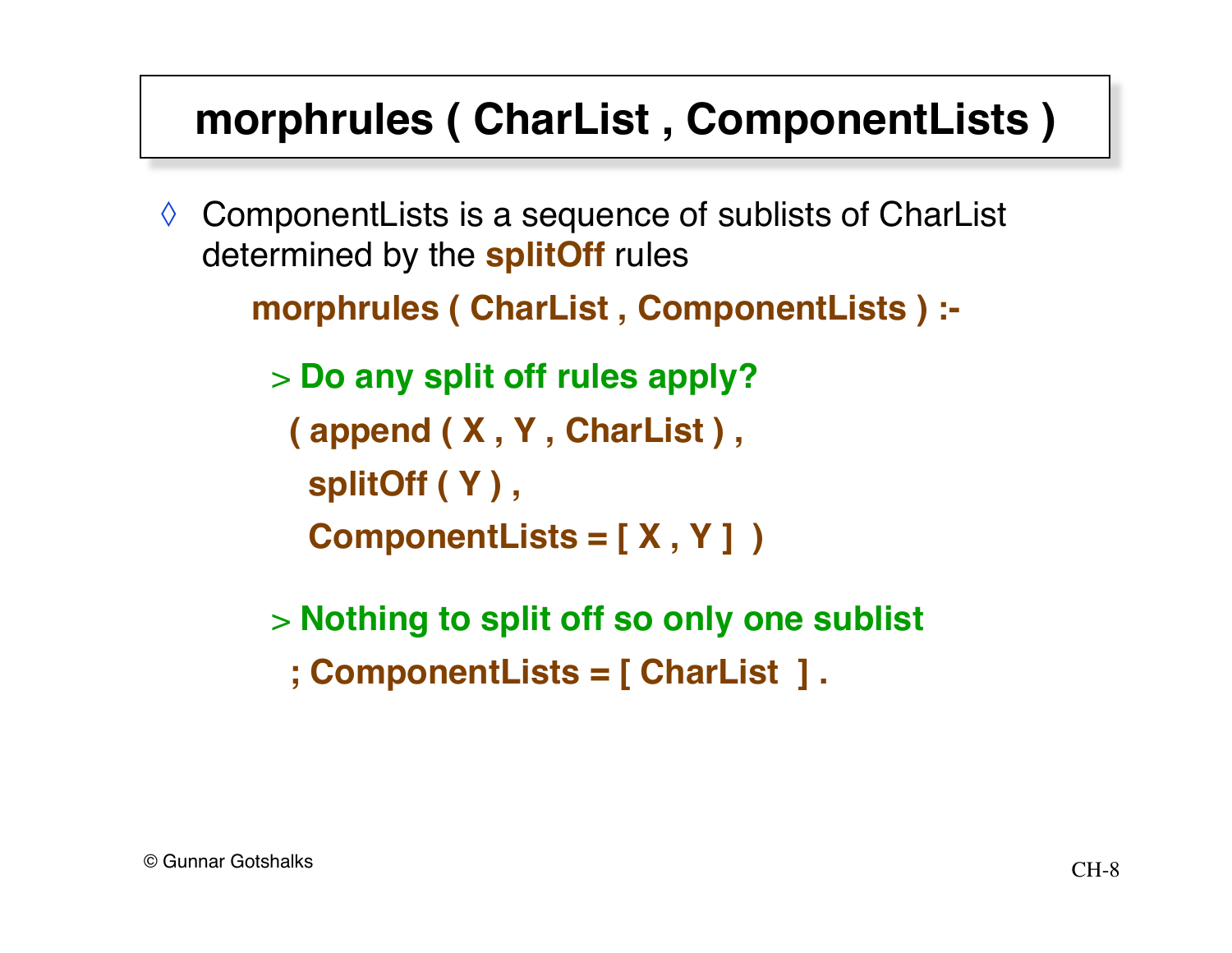# **splitOff ( String )**

◊ List of strings that are to be split off from words

> **Apostrophe s splitOff ( "'s" ) .**

> **Question mark splitOff ( "?" ) .**

> **Period splitOff ( "." ) .**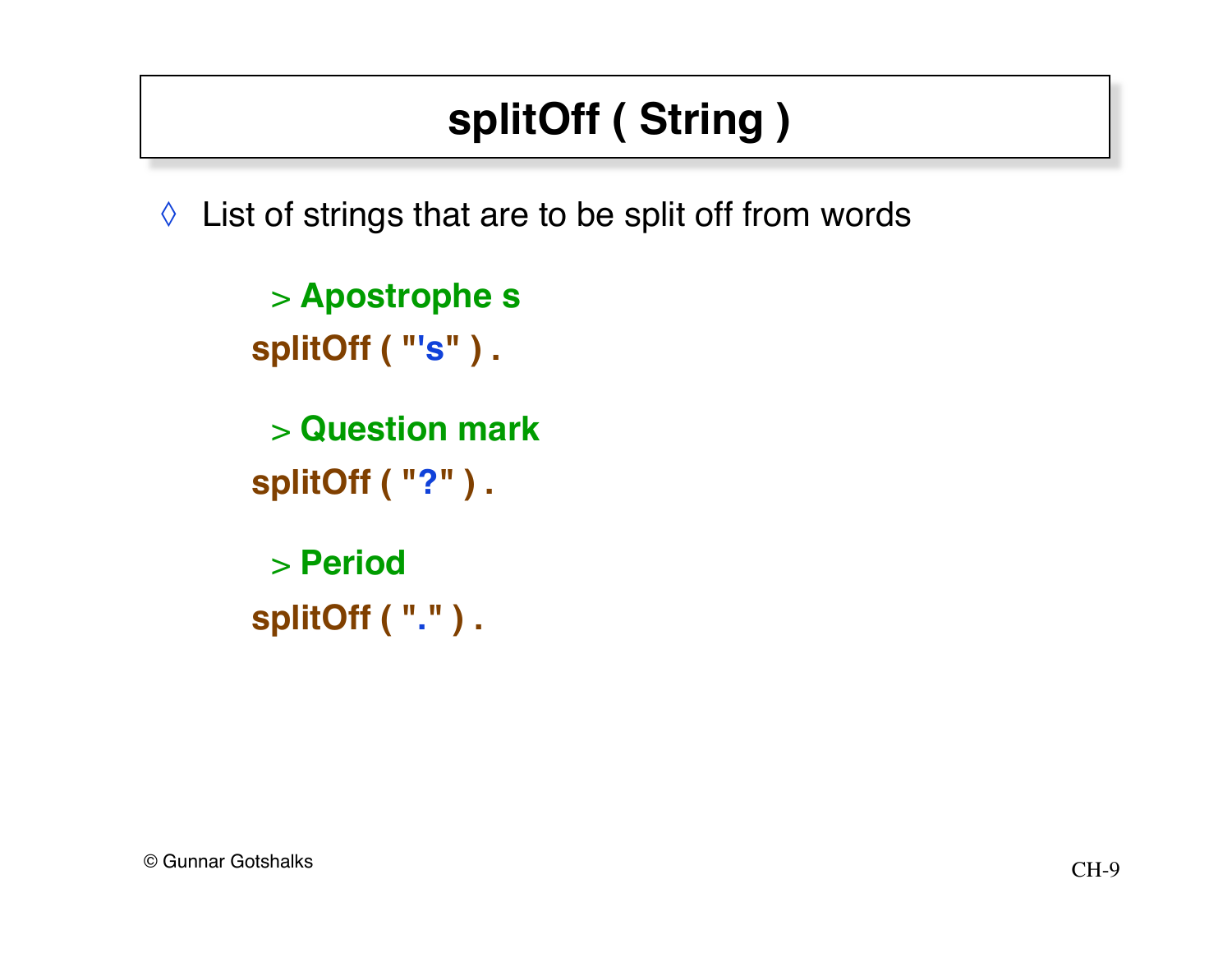# **maplist ( P , Arg1 , Arg2 )**

- ◊ **maplist** is a predicate that is the equivalent to the Lisp mapcar but restricted to one argument
- ◊ **maplist** applies the predicate **P** to every item in **Arg1** and the result is the corresponding item in **Arg2**.

```
maplist ( _ , [ ] , [ ] ).
```
**maplist ( P , [ H1 | T1 ] , [ H2 | T2 ] ) :-**

> **Q is the predicate P ( H1 , H2 ). The operator =.. defines the correspondence of the compound term Q with the list form on the the right.**

```
 Q =.. [ P, H1, H2 ] ,
 call ( Q ) ,
 maplist ( P , T1 , T2 ) .
```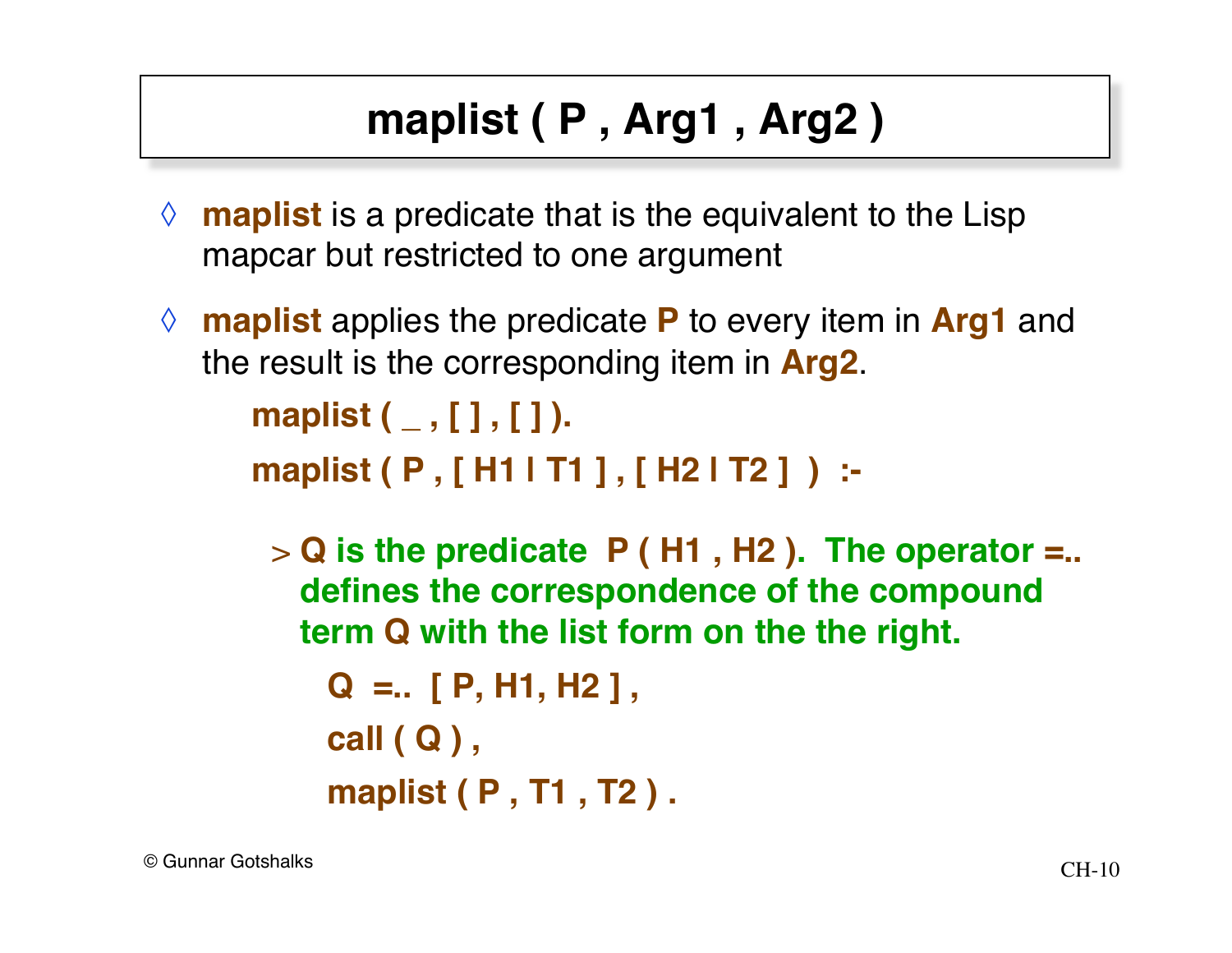#### **Parse rules**

◊ The **parse** rules analyze the list of atoms in a sentence. The relevant parts are extracted and rearranged for the **respondTo** rules.

> **parse ( semantic\_sentence\_representation , the\_sentence\_to\_parse , remainder\_of\_sentence )**

> **First rule creates the term stop to terminate the program.**

```
parse ( stop , [ 'Stop' , '.' ] , [ ] ) .
```
> **Last rule matches everything to create the term noparse for the "Can't parse that" response**

**parse ( noparse , \_ , \_ ) .**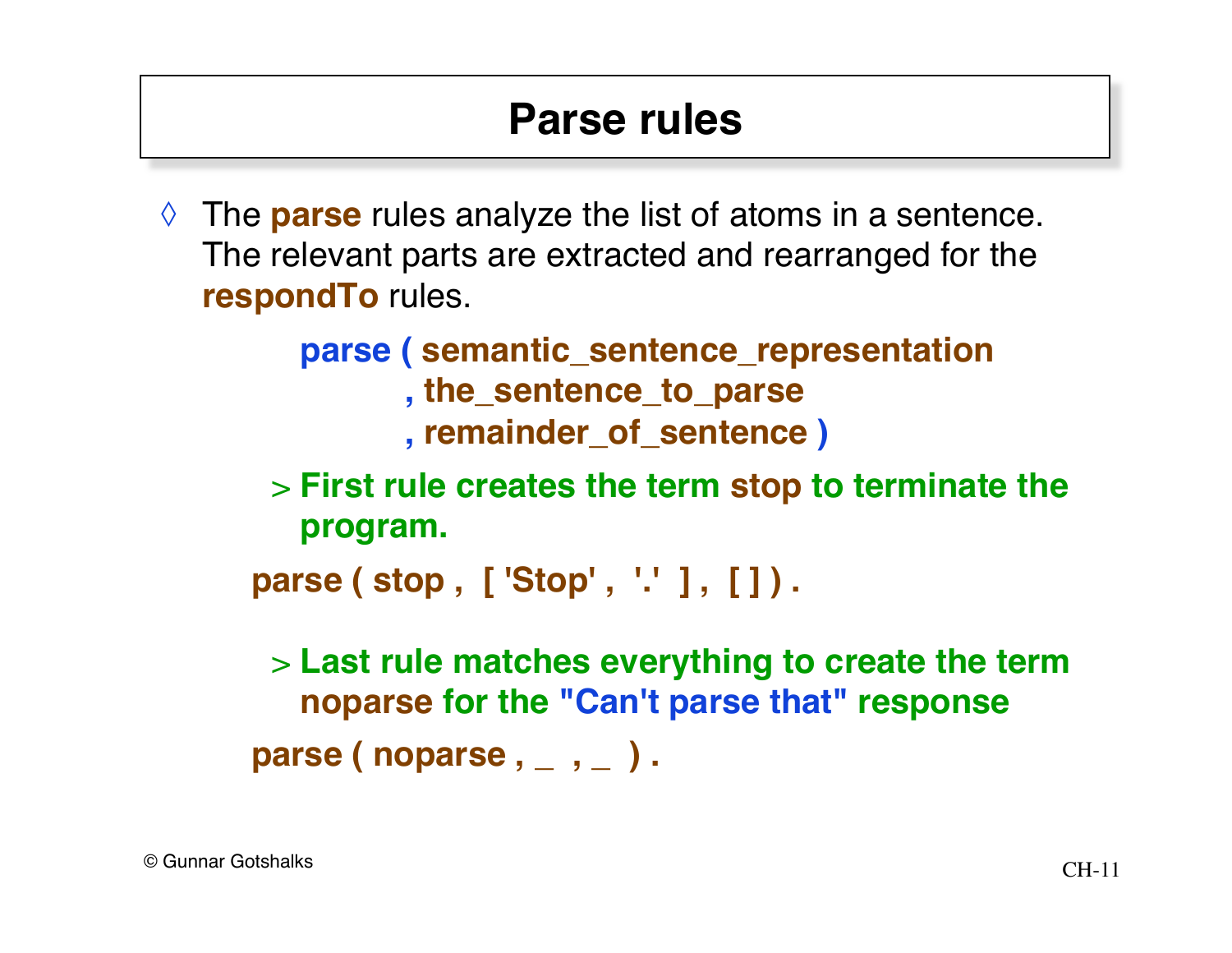## **Parsing "\_ is a \_."**

 $\Diamond$  A rule to parse sentences of the form **John is a person.**

- $\Diamond$  The parsing part of the rule **parse ( Clause ) --> thing ( Name ) , [ is , a ] , type ( T ) , [ '. '] .**
- ◊ Where

**thing ( Name ) --> [ Name ] . type ( T ) --> [ T ] .**

- ◊ This does not look like Prolog syntax
- ◊ What is happening?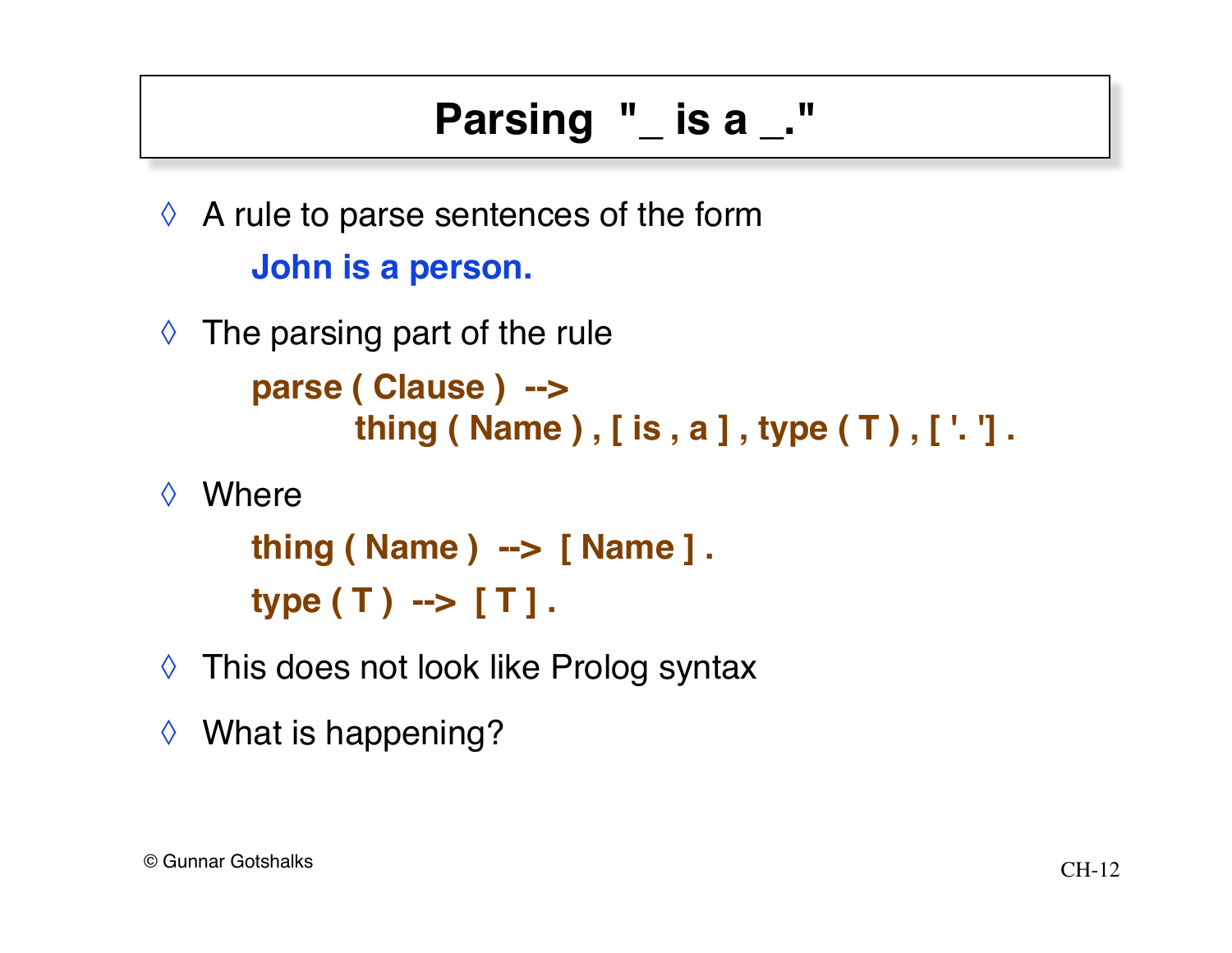#### **Parse rule translations**

- $\Diamond$  The previous syntax is in the library of predicates that comes with Edinburgh Prolog
- $\Diamond$  The predicates define a correspondence with the previous syntax and pure Prolog syntax

**Why do we need the predicates?**

◊ Writing parsing rules in pure Prolog is tedious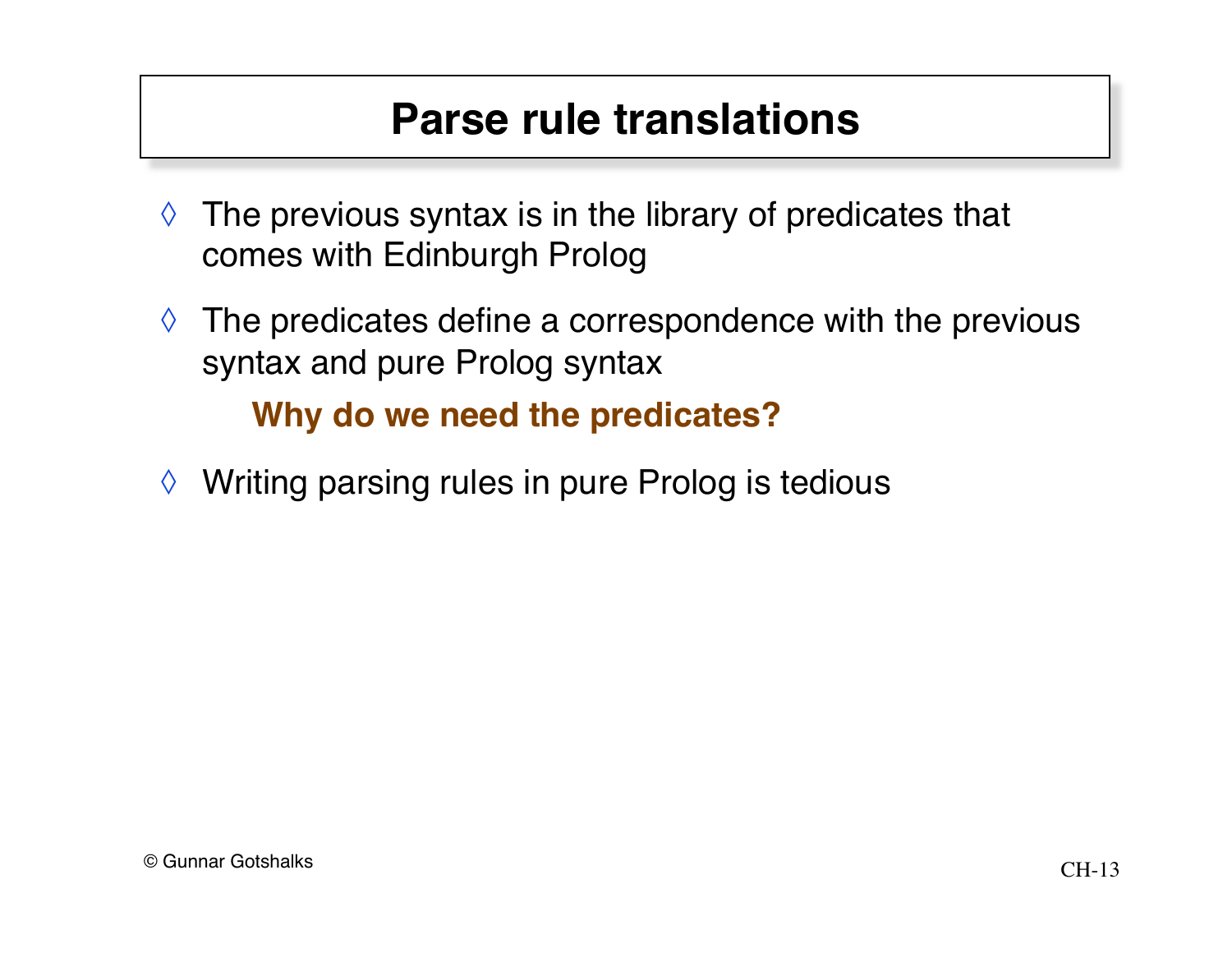## **Parsing "P is a T."**

- $\Diamond$  Syntax as entered in chat **parse ( Clause ) --> [ P ] , [ is , a ] , [ T ] , [ '.' ] . Looks fairly straight forward**
- ◊ Its equivalent in Prolog **parse ( Clause , S , Srem ) :- det1 ( S , S0 ) det2 ( S0 , S1) , det3 (S1 , S2 ) , det4 ( S2 , Srem ) . compared to the translation**

◊ Query: **parse(Clause, [ John, is, a, person, '.' ], \_ ) det1 ( [ P | St ] , St ). P = John St = [ is , a , person , '.' ]** det2 ( [ is , a | St ] , St ). St = [ person, '.' ] **det3 ( [ T | St ] , St ). T = person St = [ '.' ]** det4 ( [ '.' | St ], St ). St = [ ] ==> Srem = [ ]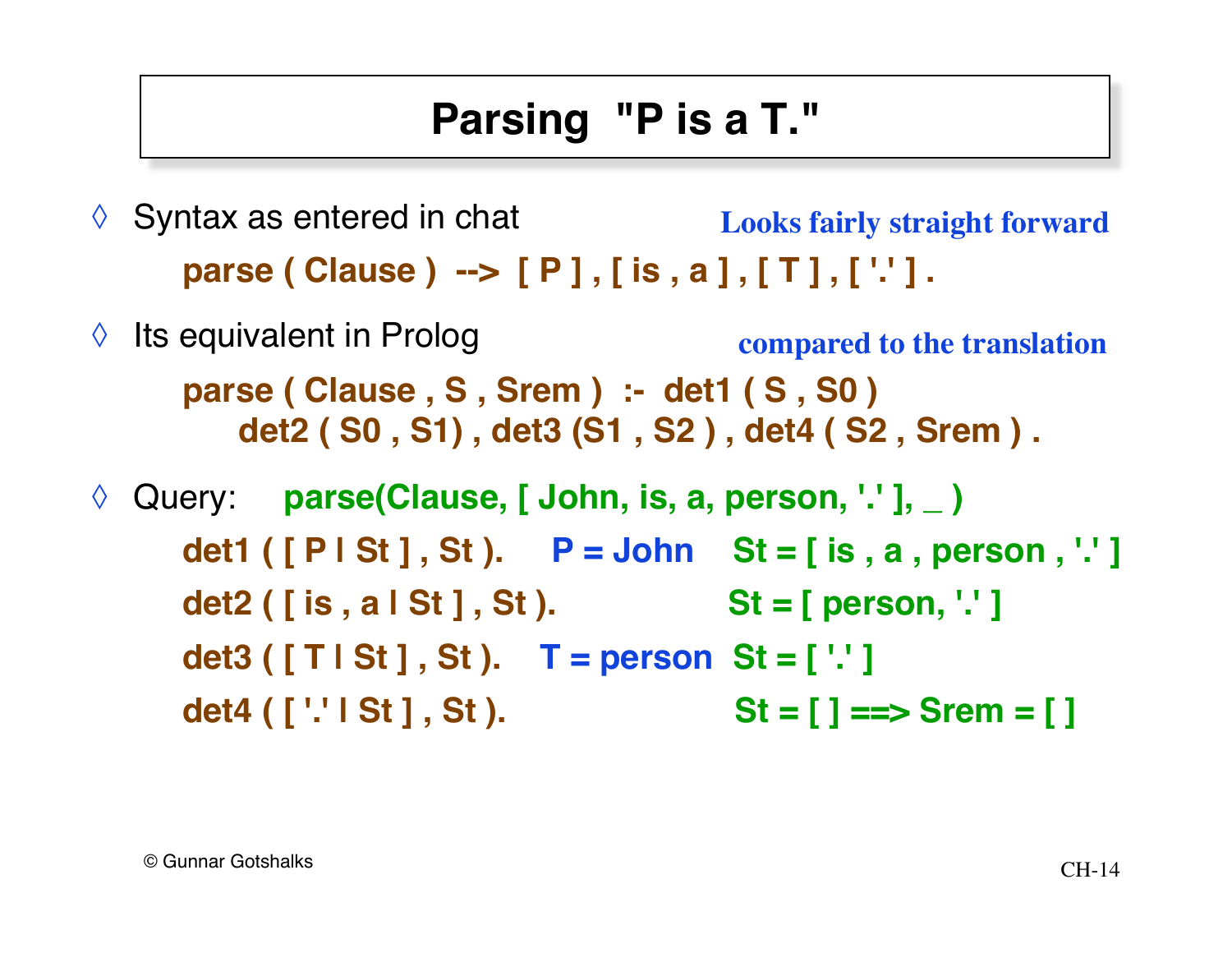#### **Parsing "\_ is a \_." and translation**

```
parse ( Clause ) -->
                  thing ( Name ) , [ is , a ] , type ( T ) , [ '. '] .
      thing ( Name ) --> [ Name ] .
      type ( T ) --> [ T ] .
\Diamond In Prolog is the following
      parse ( Clause , S , Srem ) :-
              thing ( Name , S , S0 ) , det5 ( S0 , S1 ) ,
              type ( T , S1 , S2 ) , det6 ( S2 , Srem ).
      thing ( Name , S , Srem ) :- det7 ( S , Srem ).
      type ( T , S , Srem ) :- det8 ( S , Strem ).
      det5 ( [ is , a ] | St ] , St). det6 ( [ '.' ] | St ] , St ).
      det7 ( [ Name | St ] , St ). det8 ( [ T | St ] , St ).
                                            compared to the translation
                                         Looks fairly straight forward
```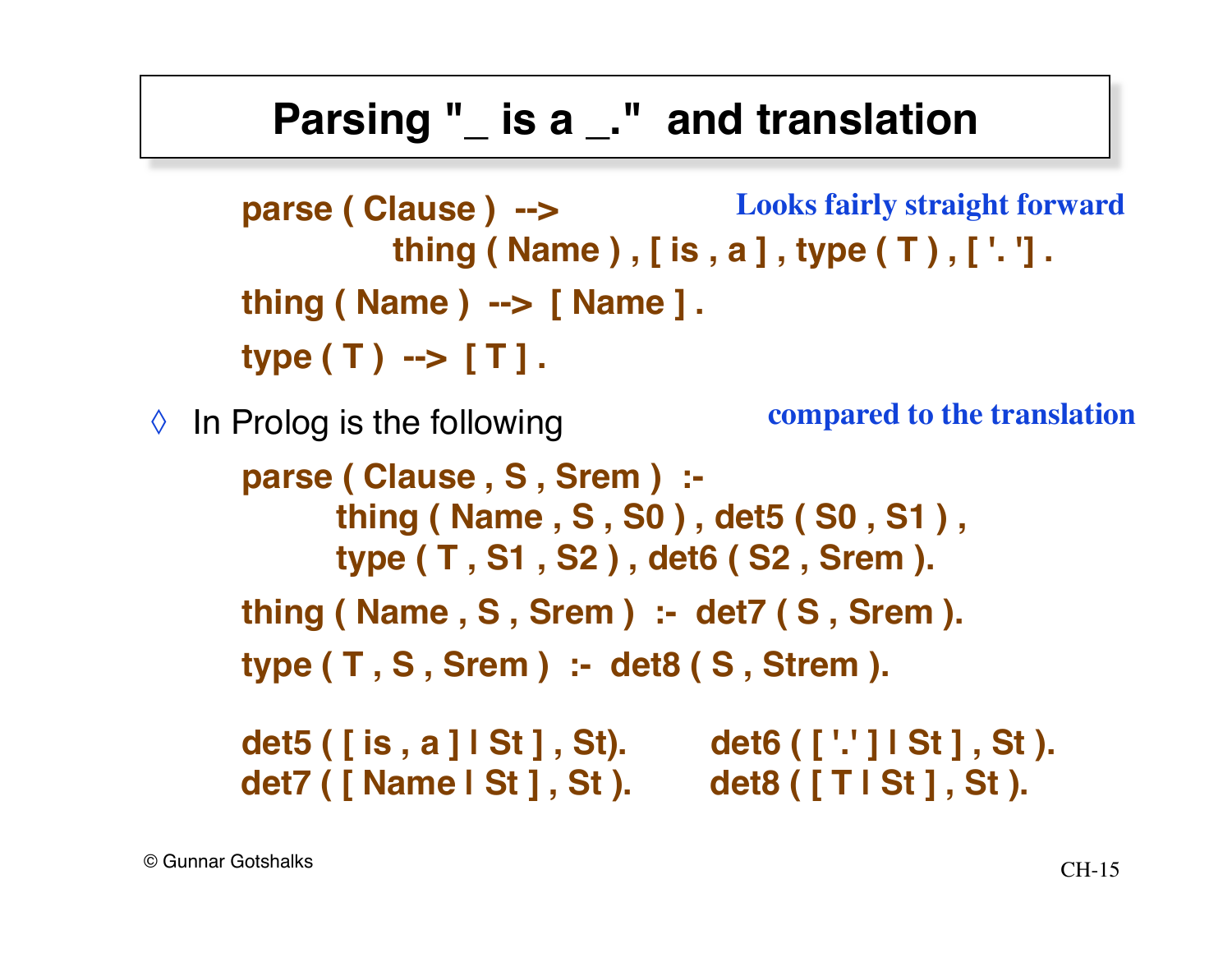#### **Semantic representation of a parse**

- $\Diamond$  We can parse a sentence. So what?
- ◊ Need to get a **semantic representation** for the parse so the **respondTo** can work.
- ◊ That is the role played by the **Clause** variable in the parse rules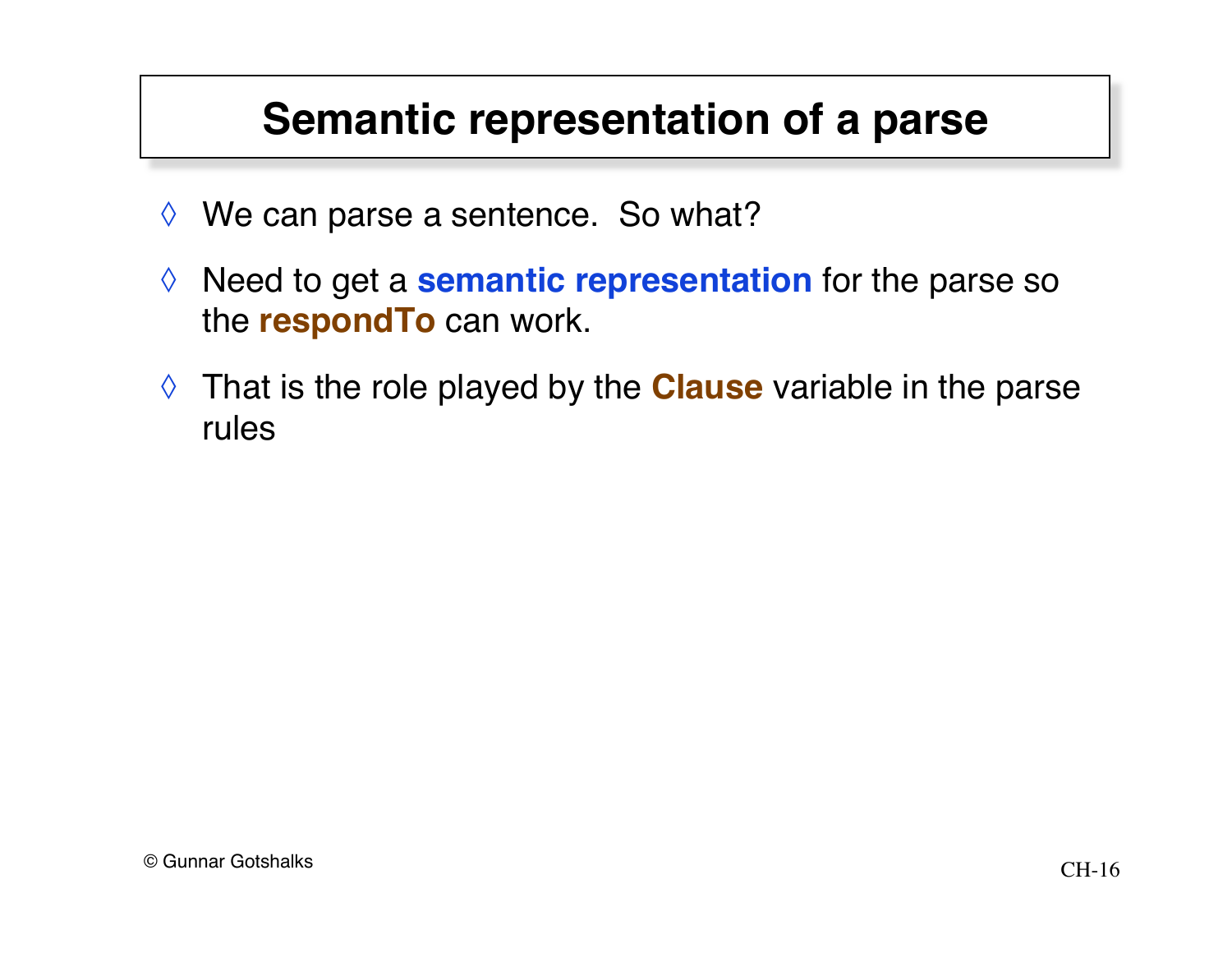#### **Parsing "\_ is a \_." and semantics**

◊ Query:

**parse ( Clause , [ John , is , a , person , '.' ] , \_ ).**

◊ **The parsing part of the rule**

**parse (Clause) --> thing ( Name ) , [ is , a ] , type ( T ) , [ '.' ]**

- > **Makes the binding Name = John**
	- **T = person**

◊ **The semantic part of the rule**

|         | > Makes the binding |
|---------|---------------------|
| , ! } . | <b>Clause</b>       |
|         | $=$ person (John)   |

**{...} indicates do not translate ..., keep as it is, in the translated rule**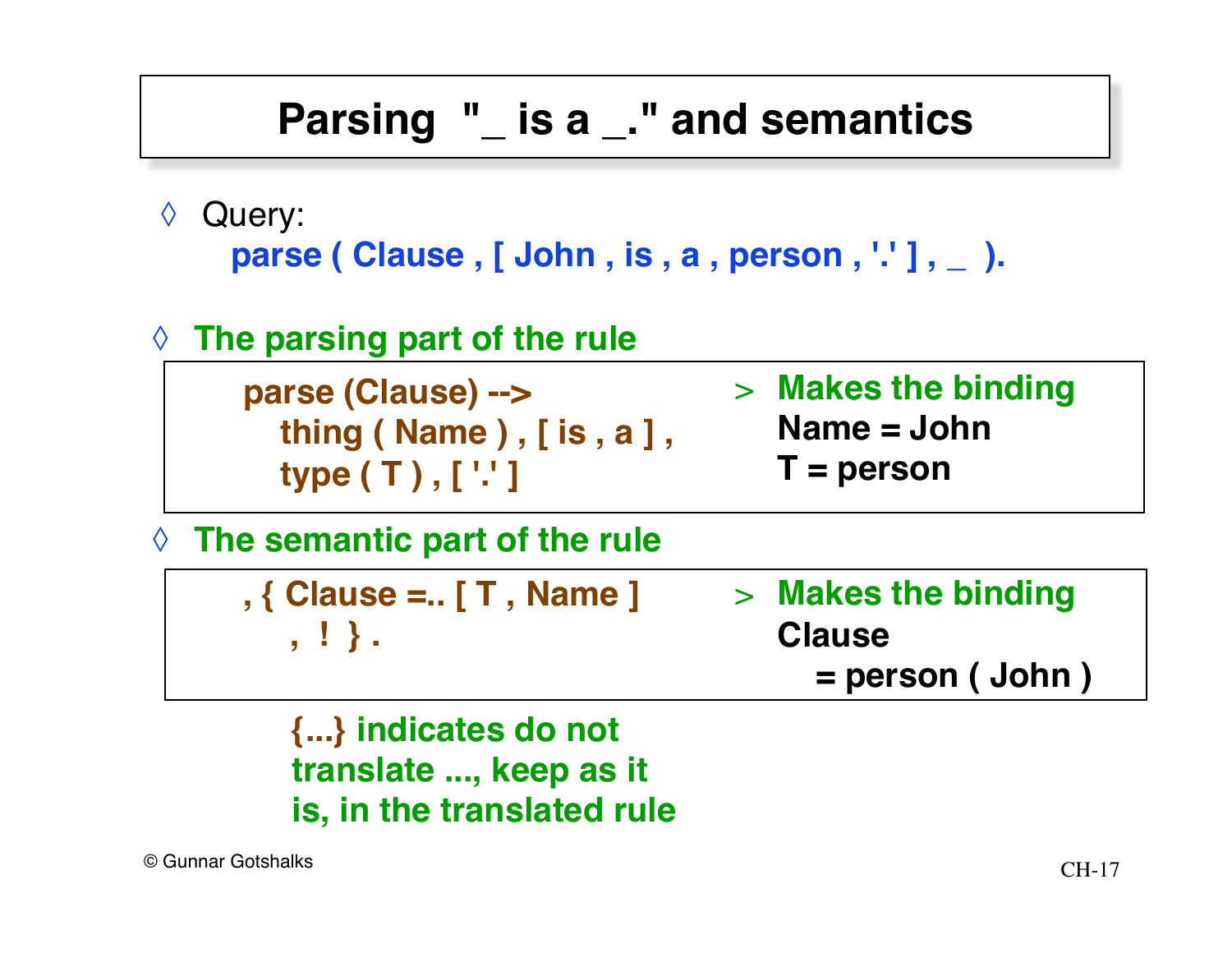# **thing ( X ) & type ( X )**

 $\Diamond$  For things we want to check they begin with an upper case letter (capital letter)

```
thing ( Name ) --> [ Name ] , { capital ( Name ) } .
```
 $\Diamond$  For types we want to check that it begins with a lower case letter.

```
type ( T ) --> [ T ] , { not ( capital ( T ) ) } .
```
 $\Diamond$  Rule for determining if a letter is an upper case (capital) letter or not.

> > **Character with ASCII code less than 96 means it is an upper case letter.**

**capital ( Name ) :- name ( Name , [ F |\_ ] ) , F < 96 .**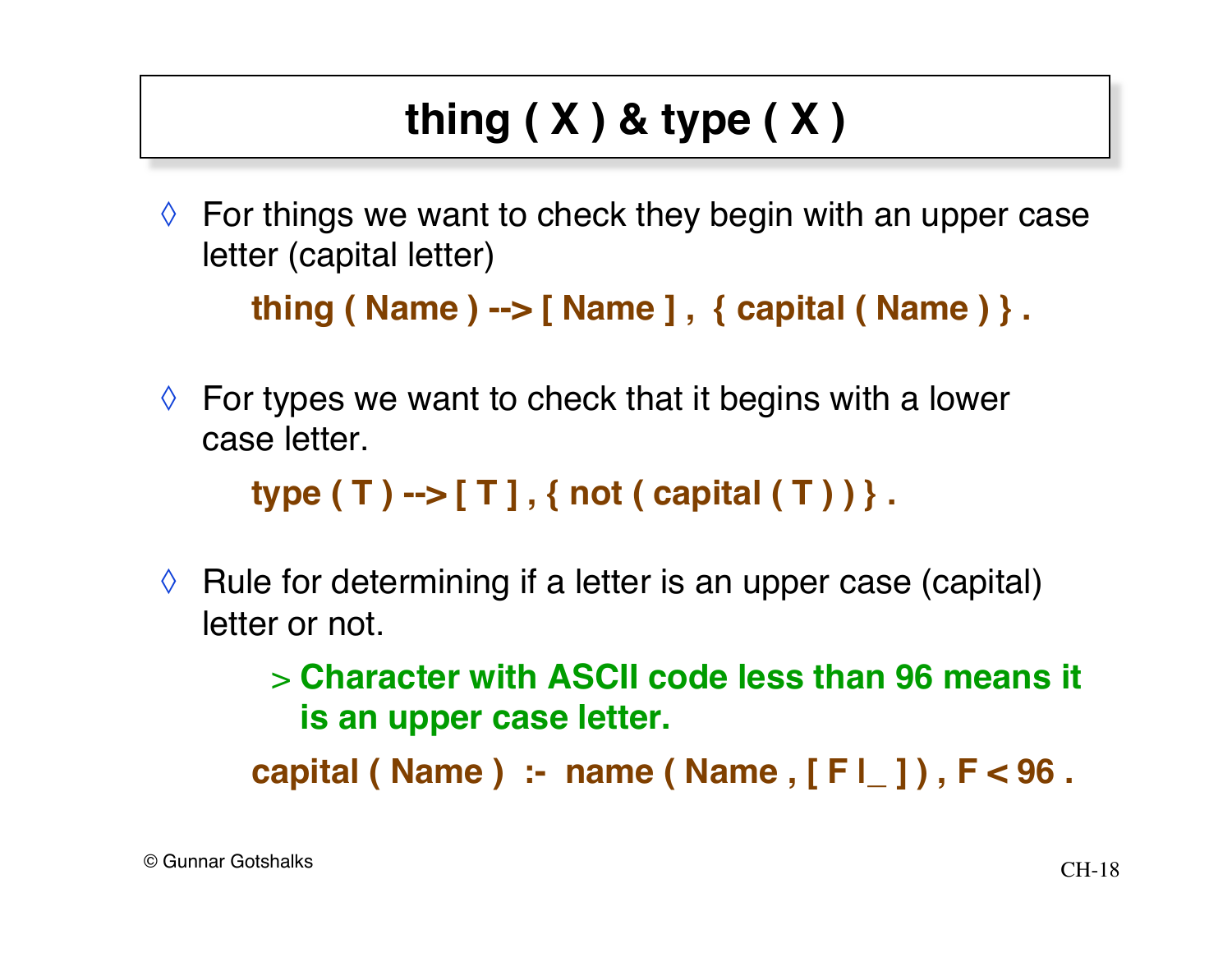### **Parsing "A \_ is a \_."**

 $\Diamond$  The complete rule for parsing sentences like the following **A woman is a person.**

> **The parsing part**

**parse( Clause ) --> [ 'A' ] , type ( T1 ) , [ is , a ] , type ( T2 ) , [ '. ']**

> **The semantic part**

 **, { Head =.. [T2, X] , Condition =.. [ T1, X ] , Clause = (Head :- Condition) , ! } .**

◊ The following bindings occur

**T1 = woman T2 = person parse** Head = person ( X ) semantics, X is a variable **Condition = woman ( X ) semantics, same X Clause = person ( X ) :- woman ( X ) semantics**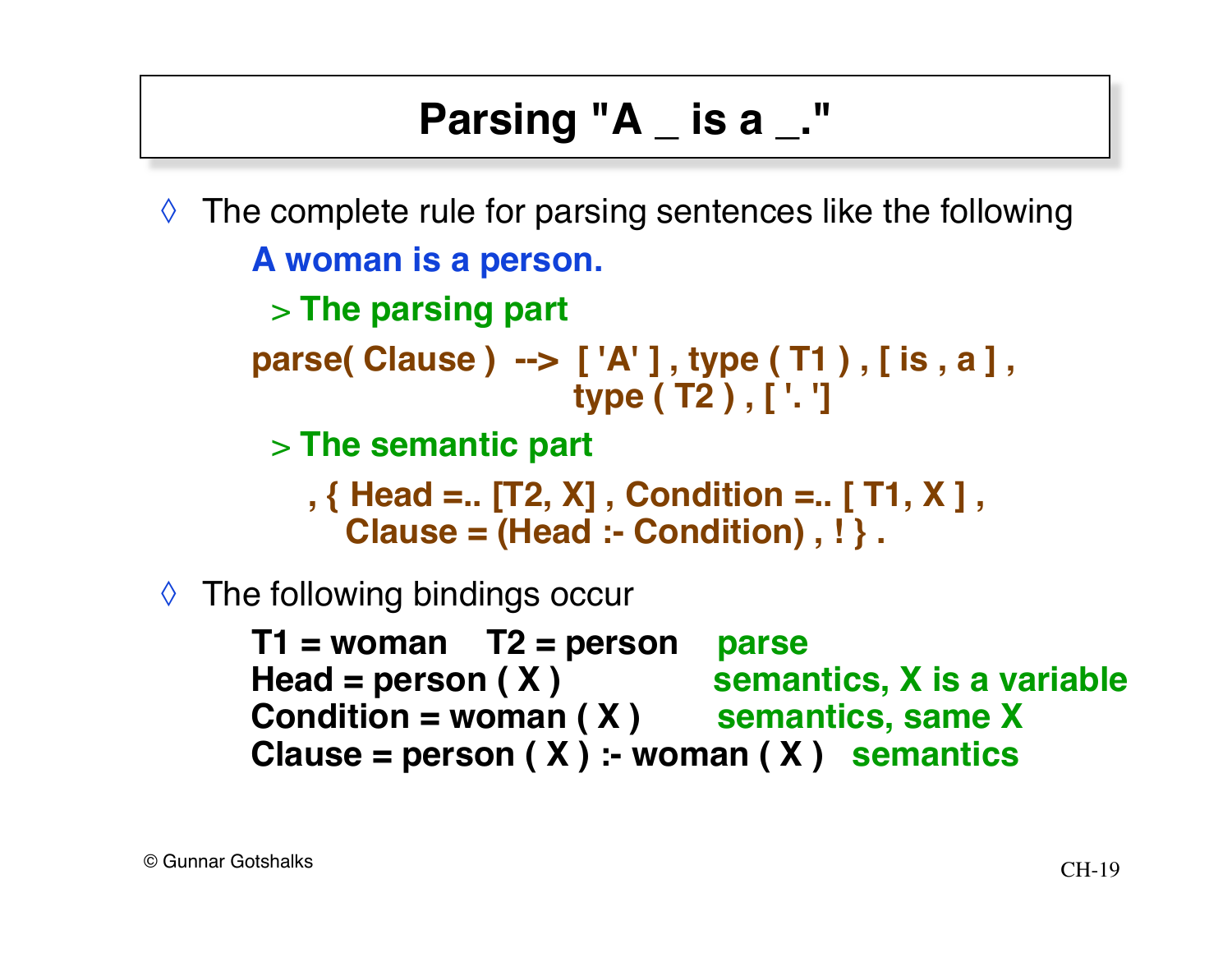### **Parsing "Is \_ a \_?"**

 $\Diamond$  The complete rule for parsing sentences like the following **Is Mary a person?** > **The parsing part parse( Clause ) --> [ 'Is' ] , thing( Name ) , [ a ] , type( T ) , [ '?' ]** > **The semantic part**

 **, { Goal =.. [ T, Name ] , Clause = ( '?-' ( Goal ) ) , ! } .**

 $\Diamond$  Using the example the following bindings occur

**Name = Mary T = person parse** Goal = person (Mary ) semantics **Clause = ?-(person ( Mary )) semantics**

◊ **?-** makes Clause functor unique, correct **respondTo** is used.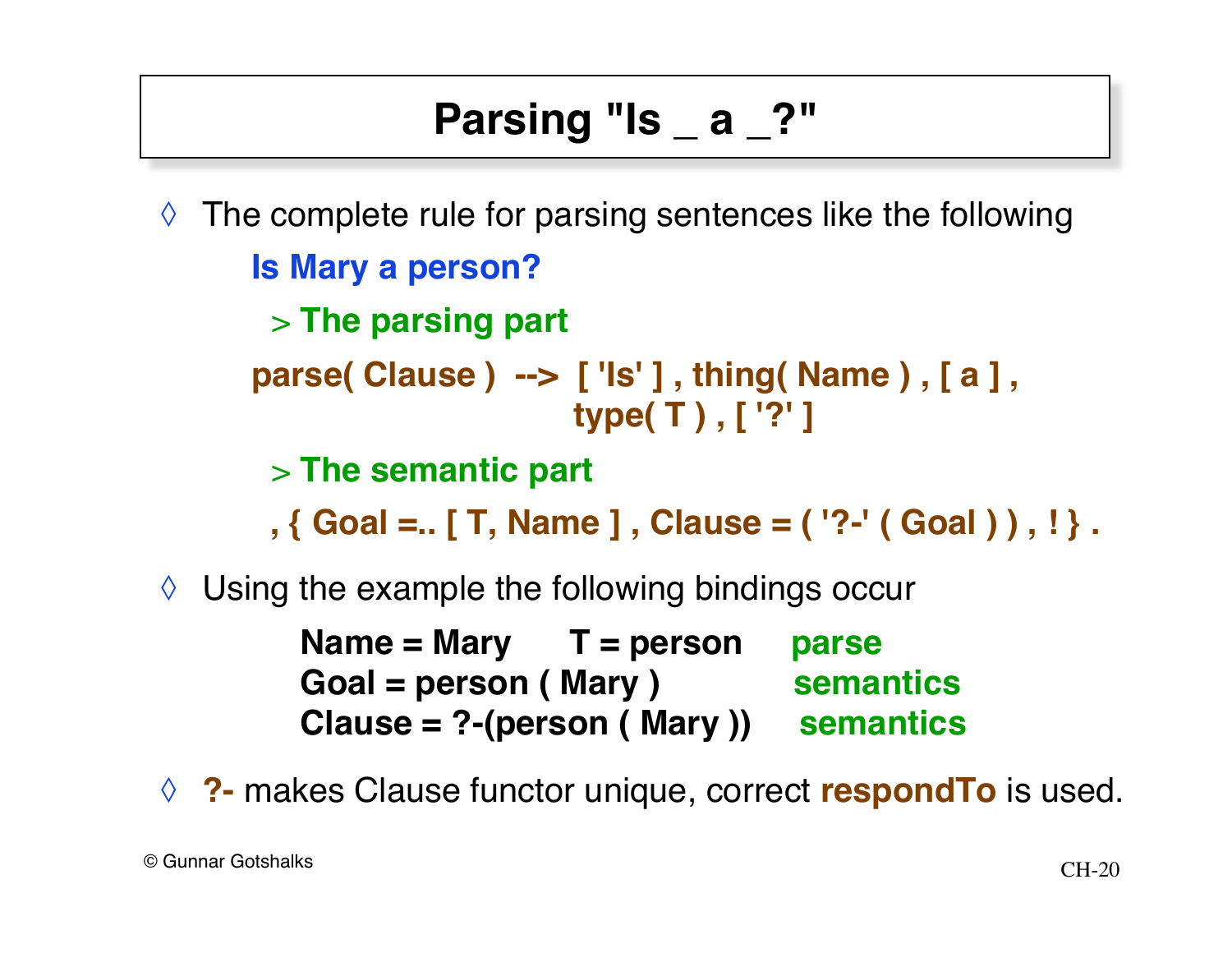### **RespondTo**

 $\Diamond$  The following two clauses are the response to stopping the program and to not finding a parse.

> > **The argument is the semantic representation formed in the semantic part of parse rules**

**respondTo ( stop ) :- write ( 'All done.' ) , nl , ! .**

```
respondTo ( noparse ) :-
            write ( 'Can''t parse that.' ) , nl , ! .
```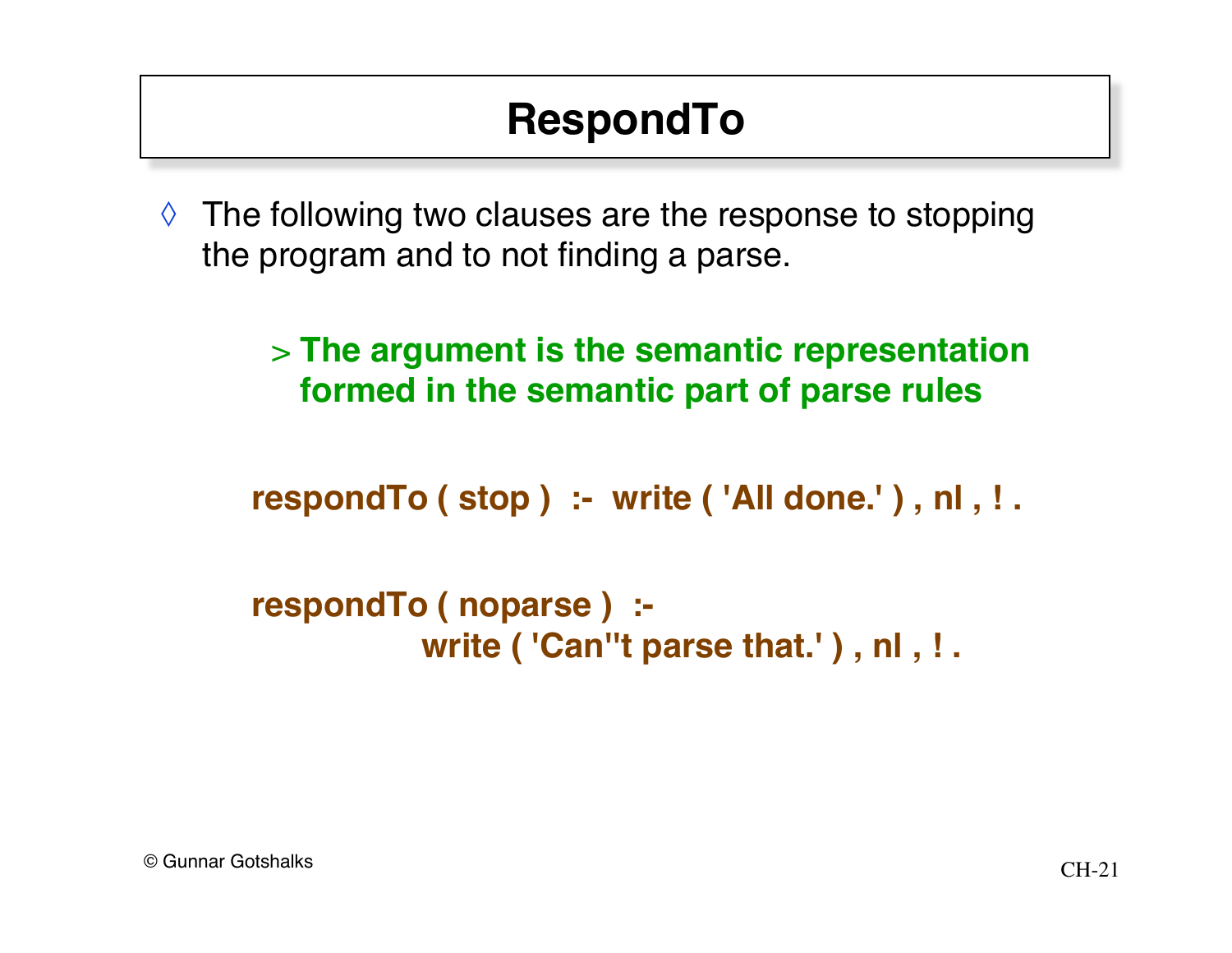#### **RespondTo – enter into database**

 $\Diamond$  The following matches all clauses, so it would be last on the list

#### > **It adds the clause to the database – at the beginning**

**respondTo ( Clause ) :- asserta ( Clause ) , write ( 'Ok' ) , nl , ! .**

- ◊ **assertz(Clause)**  add at the end of the database
- $\Diamond$  **retract(X)** find a clause in the database that matches the argument and remove it from the database